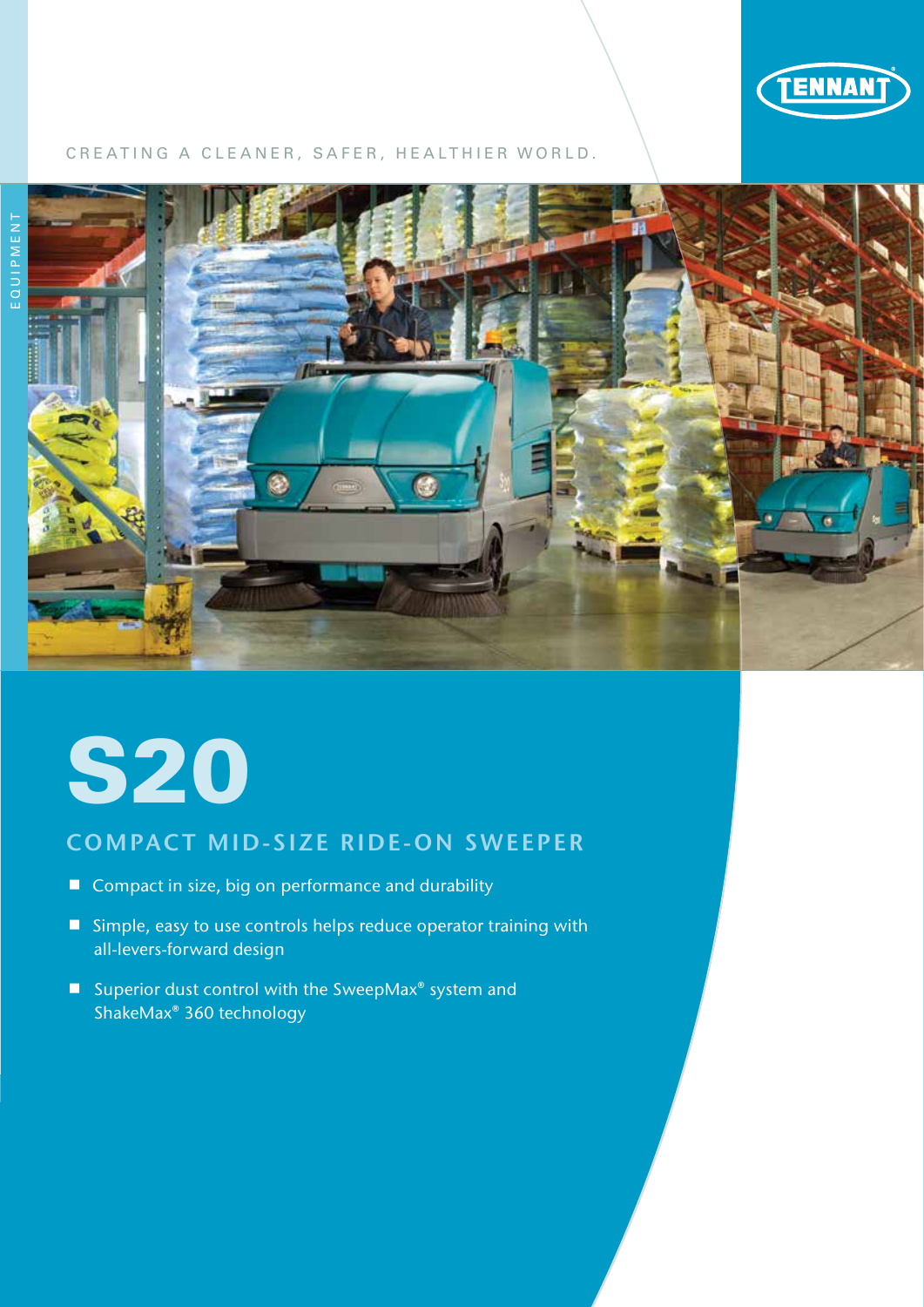# SETTING THE STANDARD IN COMPACT SWEEPER PERFORMANCE, SAFETY AND VALUE



#### SUPERIOR DUST CONTROL

Maximise dust control and improve air flow filtration with the S20's SweepMax<sup>®</sup> 3-stage dust control system which filters sub-micron dust particulates to 0.5 microns at 99% efficiency. The S20 is equipped with the ShakeMax® 360 filter shaker to dislodge dust particles lodged deep within the pleats to increase filter life.

## INCREASED SAFETY

The S20's compact size makes it suitable for indoor and outdoor applications. Excellent operator sight lines, standard headlights, taillights, and horn button in the centre of the steering wheel, ensures your operator has a complete view of the machine and the surrounding facility. The S20's safety features include:

- Thermo-Sentry<sup>™</sup> hopper sensor alerts operators to excessive heat in the hopper and shuts down air flow to the vacuum
- Seat occupancy switch which shuts down the engine within seconds of the operator leaving the seat
- "All-Levers-Forward" controls to decrease operator training and simplify machine operation

## PROTECT YOUR INVESTMENT

Withstand the most demanding environments with a full-wrap around steel T-beam structure and corrosion proof, heavy-duty Duramer™ hopper and shrouds. The filter and cyclonic chamber, and no tool brush change makes maintenance easy and simple.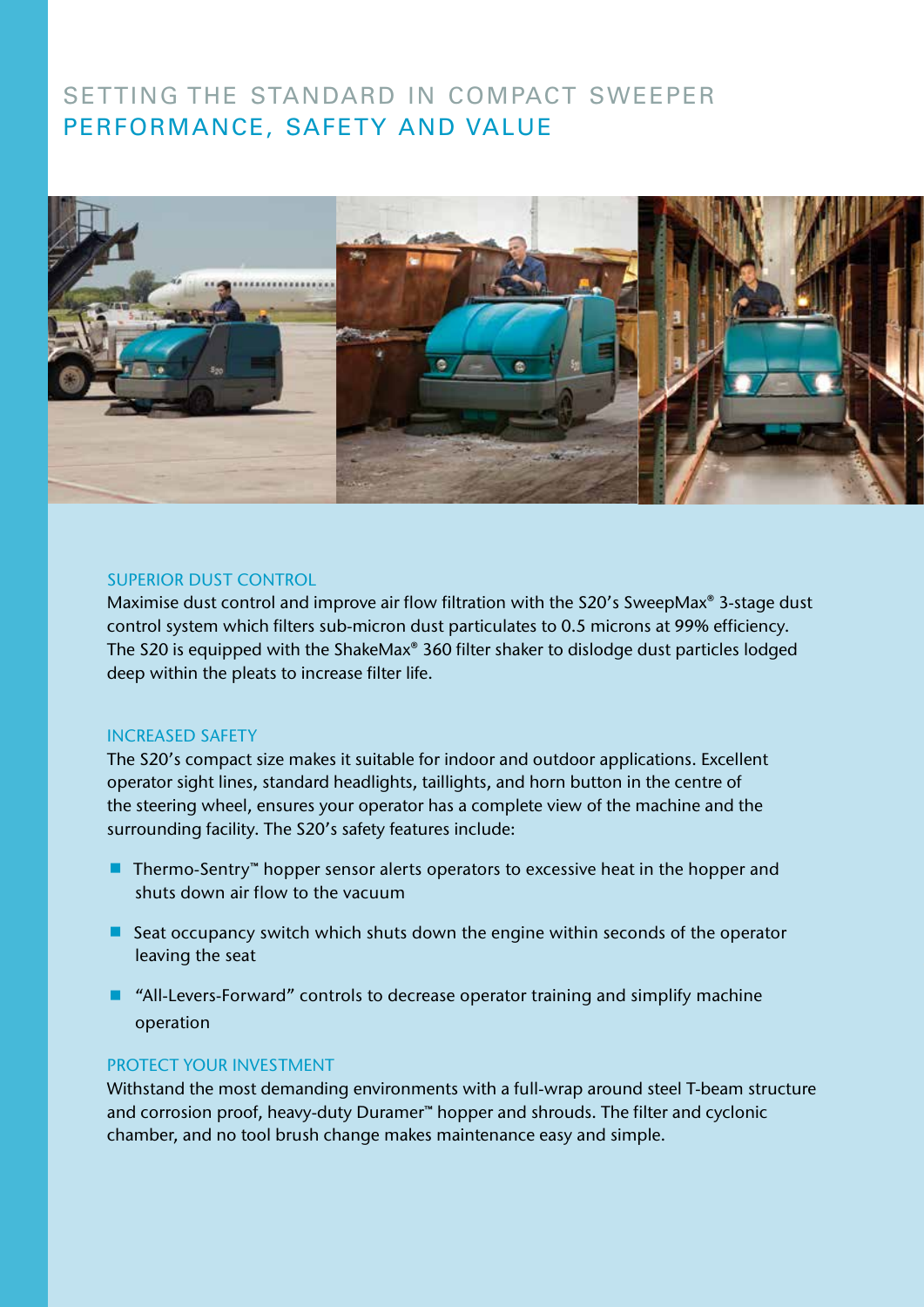# INSIDE THE





**A** Operator compartment. Ensure operator safety with Thermo-Sentry™ which monitors the hopper temperature and in dangerously high temperatures, initiates vacuum shutdown.

**B** Dust control. Provide superior air flow<br>
filtration and excellent dust control with the 3-stage SweepMax<sup>®</sup> system.

**C** Innovative design. The dedicated belt driven vacuum fan and built-in muffler provides superior dust control, lower noise and reduced maintenance.

**D** Simple filter cleaning. Increase efficiency with the ShakeMax<sup>®</sup> 360 filter cleaning mechanism, dislodging dust particles caught in the filter pleats.

E Long lasting filtration. Nanofiber canister filter provides superior dust release and lasts up to 5 times longer than paper, synthetic or media blends.

**F** Durable construction. Depend on<br>long-term structural reliability with a full wrap-around steel bumper and T-beam structure for greater strength.